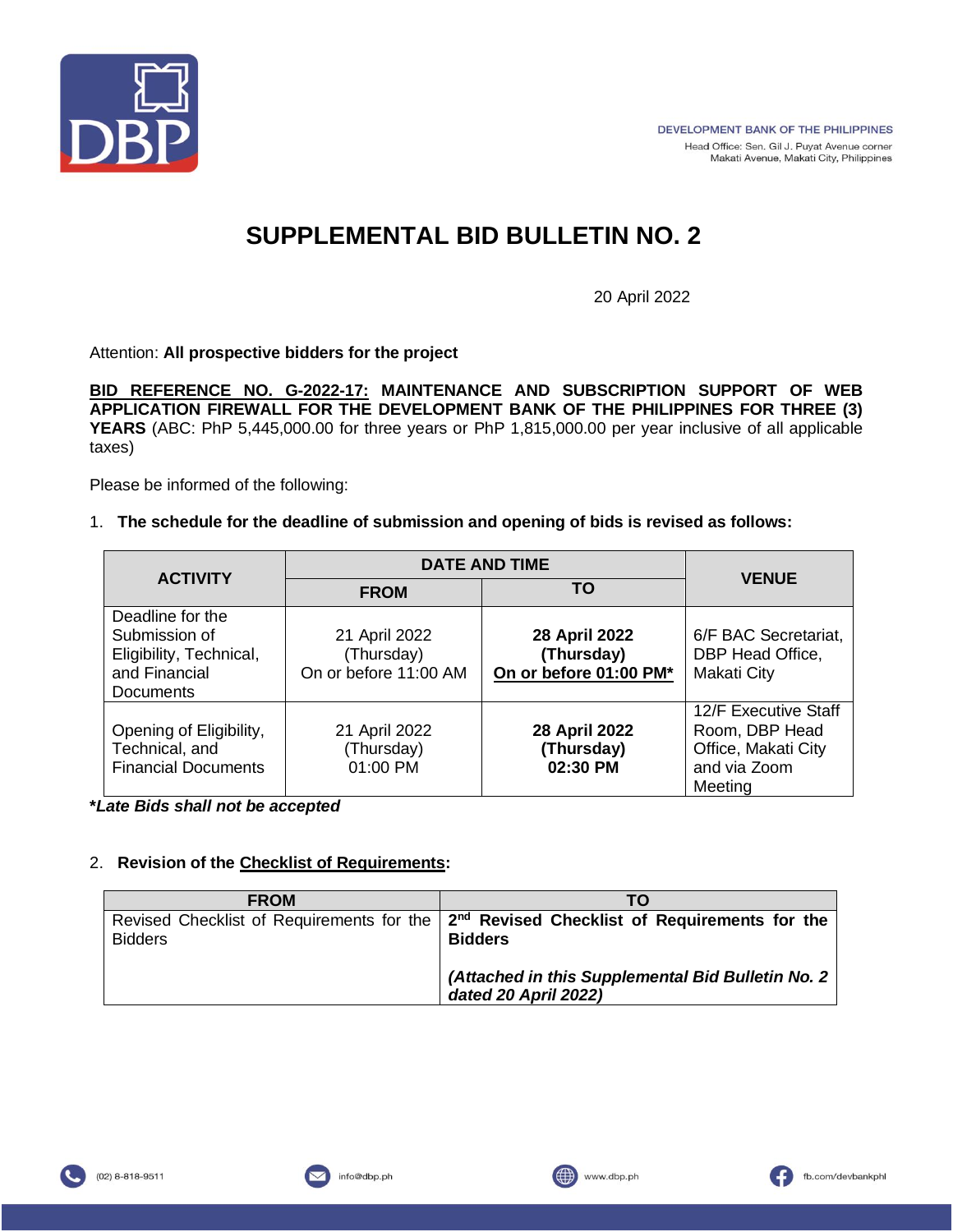- 4. **Bidders are reminded to use as guide/reference in preparing their Bidding Documents the Annex**  "A" or the 2<sup>nd</sup> Revised Checklist of Requirements attached in this Supplemental Bid Bulletin No. **2 dated 20 April 2022.**
- 5. **The Eligibility, Technical, and Financial Proposals must be properly tabbed for easy reference and must be submitted in sequence/order per Checklist of Requirements.**

For the guidance and information of all concerned.

*SIGNED* **ATTY. LUTGARDA C. BAQUIRAN-PERALTA** Senior Vice President, and Chairperson, DBP Bids and Awards Committee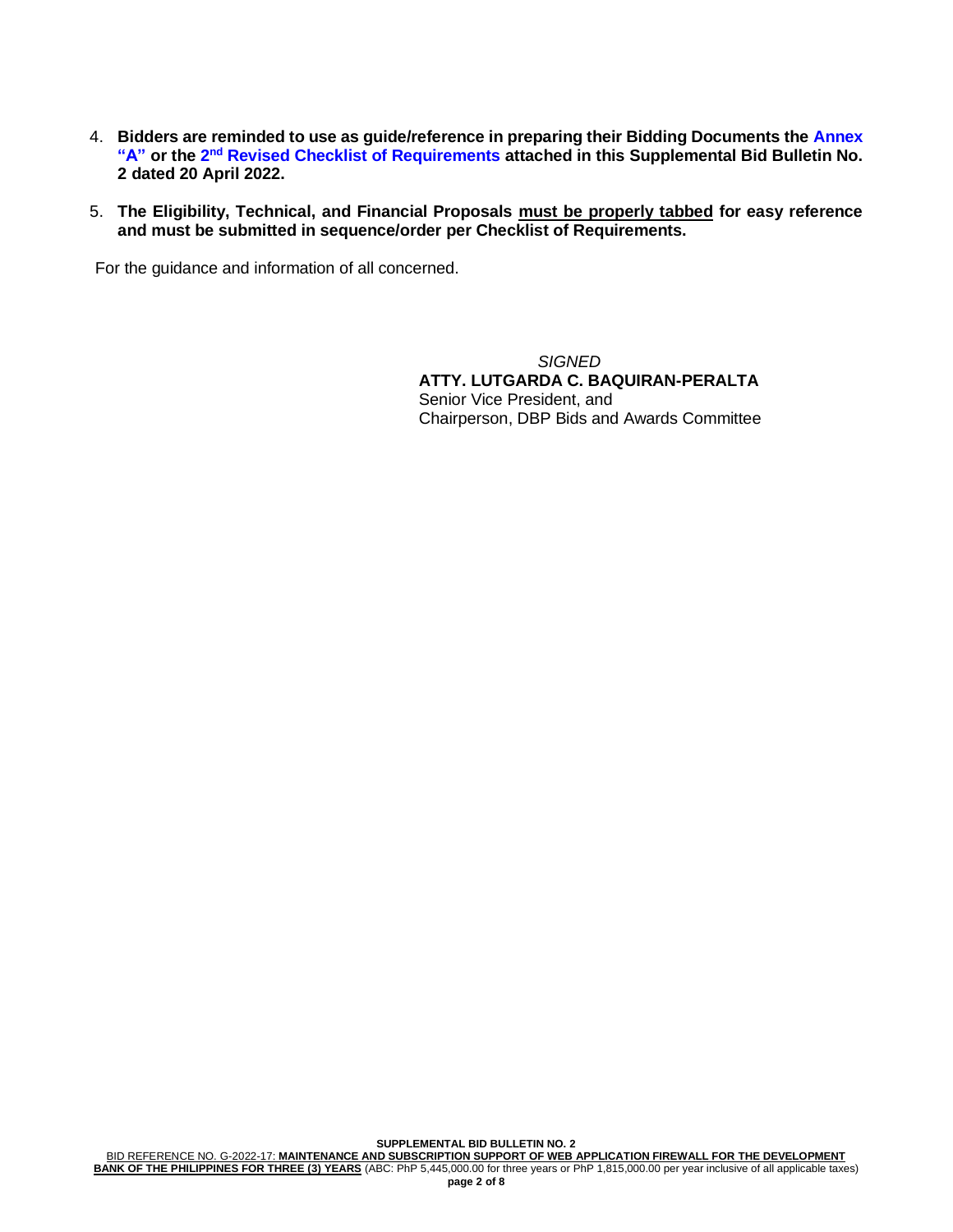# **ANNEX "A"**

#### **MAINTENANCE AND SUBSCRIPTION SUPPORT OF WEB APPLICATION FIREWALL FOR THE DEVELOPMENT BANK OF THE PHILIPPINES FOR THREE (3) YEARS Bid Reference No. G-2022-17**

TRANSMITTAL FORM **2 nd REVISED CHECKLIST OF REQUIREMENTS FOR BIDDERS**

**Note**: Please fill-out this form and submit directly to the BAC Secretariat outside of the sealed envelopes.

|                                    | FOR MACHINE STAMP (OFFICIAL TIME) BY THE DBP BAC SECRETARIAT                                                                                                                                                                                                                                                                                                                                                                                                                                                                                                                        |                  |  |  |  |
|------------------------------------|-------------------------------------------------------------------------------------------------------------------------------------------------------------------------------------------------------------------------------------------------------------------------------------------------------------------------------------------------------------------------------------------------------------------------------------------------------------------------------------------------------------------------------------------------------------------------------------|------------------|--|--|--|
|                                    | Received:                                                                                                                                                                                                                                                                                                                                                                                                                                                                                                                                                                           |                  |  |  |  |
| Name of Bidder:                    |                                                                                                                                                                                                                                                                                                                                                                                                                                                                                                                                                                                     |                  |  |  |  |
|                                    |                                                                                                                                                                                                                                                                                                                                                                                                                                                                                                                                                                                     |                  |  |  |  |
|                                    |                                                                                                                                                                                                                                                                                                                                                                                                                                                                                                                                                                                     |                  |  |  |  |
|                                    | Landline: 2008. [2013] [2014] Email: Canadian Communication Communication Communication Communication Communication                                                                                                                                                                                                                                                                                                                                                                                                                                                                 |                  |  |  |  |
| <b>Item</b>                        | Note: Per Government Procurement Policy Board (GPPB) Resolution No. 09-2020 on the APPROVING MEASURES<br>FOR THE EFFICIENT CONDUCT OF PROCUREMENT ACTIVITIES DURING A STATE OF CALAMITY, OR<br>IMPLEMENTATION OF COMMUNITY QUARANTINE OR SIMILAR RESTRICTIONS, submission of Bid Forms<br>without notarizations shall be accepted on the date of the opening of the bids, provided that the notarized<br>Bid Forms shall be submitted after the award but before payment.<br>ENVELOPE: ELIGIBILITY<br><b>FIRST</b><br>DOCUMENTS AND<br><b>REQUIREMENTS (DULY SEALED AND MARKED)</b> | <b>TECHNICAL</b> |  |  |  |
| <b>LEGAL ELIGIBILITY DOCUMENTS</b> |                                                                                                                                                                                                                                                                                                                                                                                                                                                                                                                                                                                     |                  |  |  |  |
| TAB <sub>1</sub>                   | If the bidder is a joint venture (JV):<br>a. If bidding as a formed $JV$ : Submit the existing valid, duly accomplished, signed<br>and notarized JV Agreement (JVA). The JVA must specifically indicate among<br>others, the following: the partner company that will represent the JV, the<br>shareholdings of each partner company in the JV (to determine which partner<br>company and its nationality has the controlling majority share), and the share of<br>each partner company in the JV.                                                                                  |                  |  |  |  |
|                                    | Moreover, please likewise note:<br>1) If the JV is incorporated or registered with the relevant government agency, all<br>documents listed in this checklist must be under the JV's name and shall<br>submit the PhilGEPS Certificate of Registration under Platinum Category also<br>under the JV's name.<br>2) If the JV is unincorporated, the PhilGEPS Certificate of Registration under                                                                                                                                                                                        |                  |  |  |  |
|                                    | Platinum Membership shall be submitted by each of the JV partners, while<br>submission of the technical and financial eligibility documents (Tab 4 onwards)<br>by any one of the JV partners constitutes collective compliance.                                                                                                                                                                                                                                                                                                                                                     |                  |  |  |  |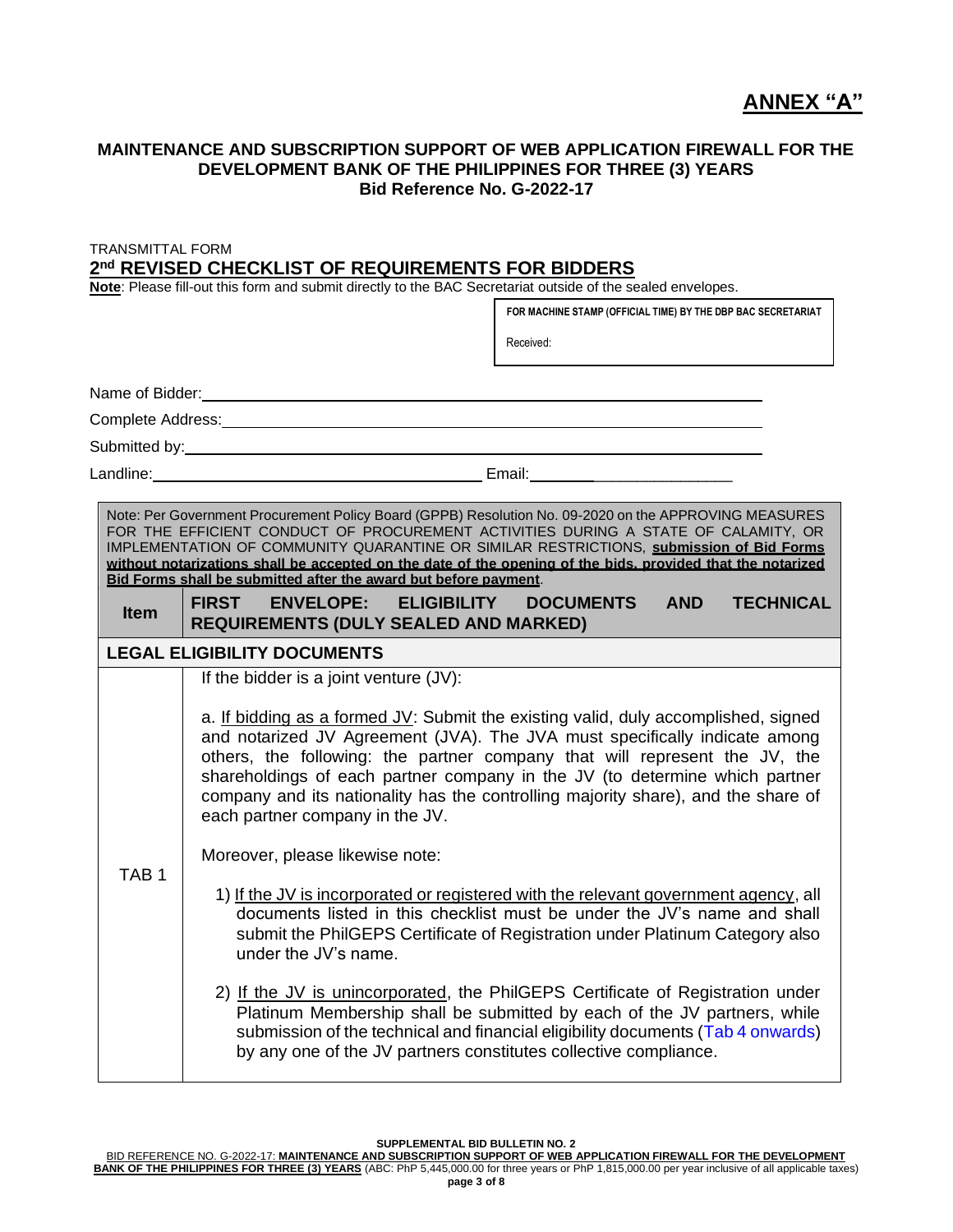|                  | Note: Per Government Procurement Policy Board (GPPB) Resolution No. 09-2020 on the APPROVING MEASURES<br>FOR THE EFFICIENT CONDUCT OF PROCUREMENT ACTIVITIES DURING A STATE OF CALAMITY, OR<br>IMPLEMENTATION OF COMMUNITY QUARANTINE OR SIMILAR RESTRICTIONS, submission of Bid Forms<br>without notarizations shall be accepted on the date of the opening of the bids, provided that the notarized<br>Bid Forms shall be submitted after the award but before payment |
|------------------|--------------------------------------------------------------------------------------------------------------------------------------------------------------------------------------------------------------------------------------------------------------------------------------------------------------------------------------------------------------------------------------------------------------------------------------------------------------------------|
|                  | b. If bidding as a JV that is yet to be formed: Submit duly notarized Agreement to<br>Enter into Joint Venture (Template per FORM 1). Please likewise note:                                                                                                                                                                                                                                                                                                              |
|                  | PhilGEPS Certificate of Registration under Platinum Membership shall be submitted<br>by each of the JV partners, while submission of the technical and financial documents<br>(Tab 4 onwards) by any one of the JV partners constitutes collective compliance.                                                                                                                                                                                                           |
|                  | Proof of appointment/authority of bidder's representative:                                                                                                                                                                                                                                                                                                                                                                                                               |
|                  | a. Duly notarized Special Power of Attorney (if the bidder is a sole proprietorship)<br>(Template per FORM 2-A)                                                                                                                                                                                                                                                                                                                                                          |
|                  | <b>OR</b>                                                                                                                                                                                                                                                                                                                                                                                                                                                                |
|                  | b. Duly notarized Secretary's Certificate (if the bidder is a corporation,<br>partnership, cooperative or joint venture)                                                                                                                                                                                                                                                                                                                                                 |
|                  | b.1 If the bidder is a corporation - Template per FORM 2-B                                                                                                                                                                                                                                                                                                                                                                                                               |
|                  | b.2 If the bidder is an INCORPORATED JV- Template per FORM 2-C                                                                                                                                                                                                                                                                                                                                                                                                           |
|                  | b.3 If the bidder is an UNINCORPORATED JV- Template per FORM 2-D<br>Each JV partner must submit its duly notarized Special Power of Attorney or<br>Secretary's Certificate, whichever is applicable, indicating therein the following:                                                                                                                                                                                                                                   |
| TAB <sub>2</sub> | 1. That they are duly authorized to participate in the bidding as a JV;                                                                                                                                                                                                                                                                                                                                                                                                  |
|                  | The authorized Lead Company to represent the JV;<br>2.<br>The person designated as the duly authorized representative of the JV to<br>3.<br>participate in the bidding, sign the bid proposals/bidding documents and sign<br>the ensuing contract with DBP.                                                                                                                                                                                                              |
|                  | b.4 If the bidder is a JV THAT IS YET TO BE FORMED-                                                                                                                                                                                                                                                                                                                                                                                                                      |
|                  | Each JV partner must submit its duly notarized Special Power of Attorney<br>(SPA) or Secretary's Certificate (Template per FORM 2-E), whichever is<br>applicable.                                                                                                                                                                                                                                                                                                        |
|                  | IN CASE, THERE ARE MORE THAN ONE APPOINTED/DESIGNATED<br>REPRESENTATIVE, USE OF "AND" shall mean both/all representatives must sign<br>the bid forms (i.e. Statements, TOR, financial bid) to be submitted for the bid<br>opening.                                                                                                                                                                                                                                       |
|                  | Use of "OR" is recommended.                                                                                                                                                                                                                                                                                                                                                                                                                                              |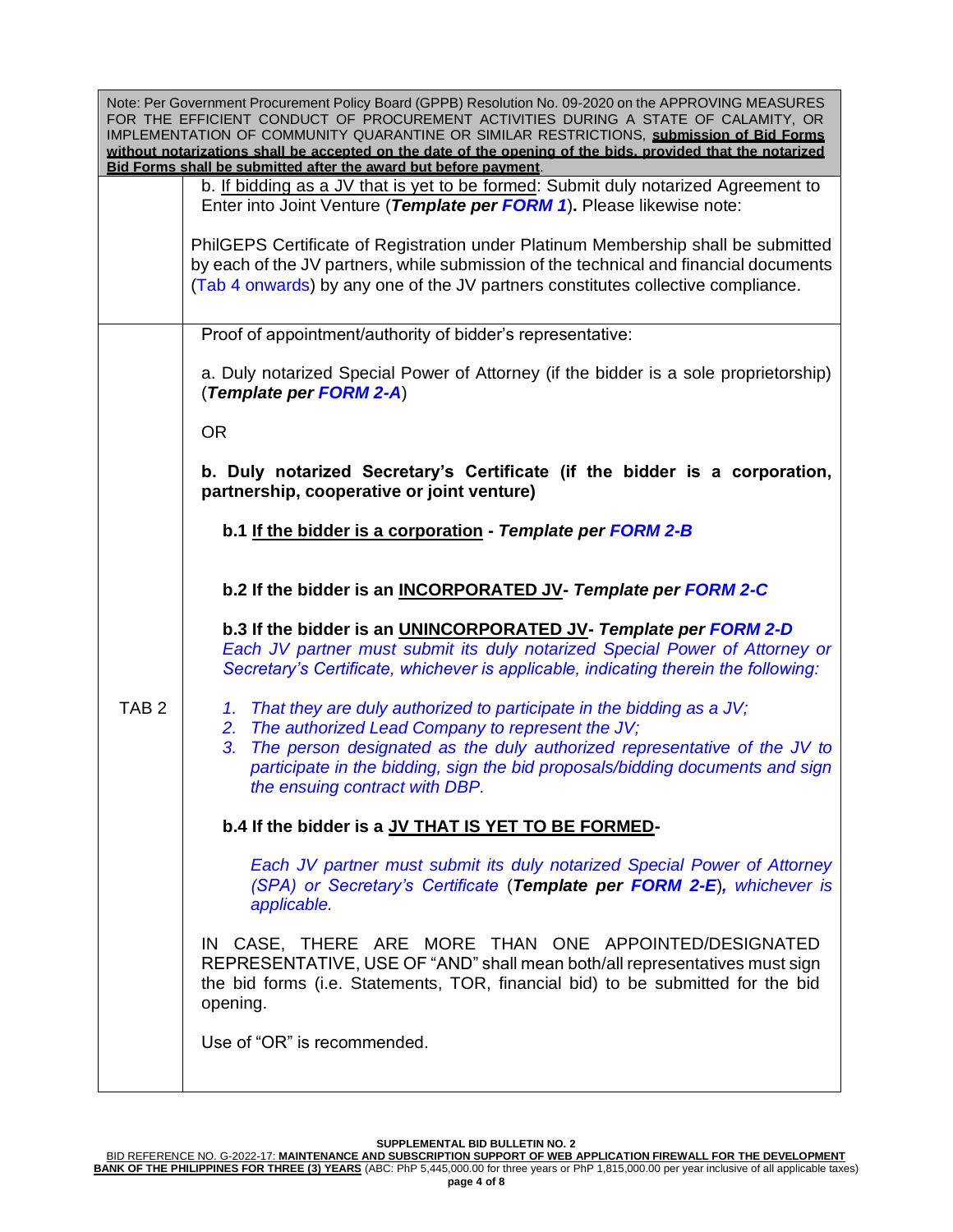Note: Per Government Procurement Policy Board (GPPB) Resolution No. 09-2020 on the APPROVING MEASURES FOR THE EFFICIENT CONDUCT OF PROCUREMENT ACTIVITIES DURING A STATE OF CALAMITY, OR IMPLEMENTATION OF COMMUNITY QUARANTINE OR SIMILAR RESTRICTIONS, **submission of Bid Forms without notarizations shall be accepted on the date of the opening of the bids, provided that the notarized Bid Forms shall be submitted after the award but before payment**.

> Valid and current Certificate of PhilGEPS Registration (Platinum Membership), in three (3) pages, including Annex "A" or the List of Class "A" Eligibility Documents required to be uploaded and maintained current and updated in PhilGEPS in accordance with section 8.5.2. of the IRR of RA 9184.

TAB 3 **Only the current/updated Certificate of PhilGEPS Registration (Platinum Membership) shall be accepted during the opening of bids. Expired Certificate or any of the Eligibility Documents listed in Annex "A" shall be a ground for failure of the bidder.**

*Following are the related provisions/requirements based on GPPB Resolution 15-2021 dated 14 October 2021 regarding submission of valid/current PhilGEPS Certificate of Registration (Platinum Membership):*

- **-** *LIFT the suspension on the implementation of mandatory submission of the PhilGEPS Certificate of Registration (Platinum Membership) in Competitive Bidding and Limited Source Bidding, thus, fully enforcing Sections 8.5.2 and 54.6 of the 2016 revised IRR of RA No. 9184 starting 01 January 2022;*
- **-** *AMEND Sections 23.1(a)(ii) and 24.1(a)(ii) of the 2016 revised IRR of RA No. 9184 to reflect that the submission of the recently expired Mayor's Permit together with the official receipt as proof that the prospective bidder has applied for renewal within the period prescribed by the concerned local government unit shall be accepted by the PhilGEPS for the purpose of updating the PhilGEPS Certificate of Registration (Platinum Membership) in accordance with Section 8.5.2 of the 2016 revised IRR of RA 9184.*

#### **TECHNICAL ELIGIBILITY DOCUMENTS**

| TAB <sub>4</sub> | Statement by the bidder of ALL its ongoing government and/or private contracts<br>(including those awarded but not yet started, if any), whether similar or not similar in<br>nature and complexity to the contract to be bid (include all contracts with the DBP for<br>the said period, if any (Template per FORM 3), duly signed by the bidder's<br>authorized representative.<br><b>Note:</b> For bidders who have no ongoing government and/or private contracts, kindly<br>indicate in their statement "NONE" to comply with the requirement. Bidders will be<br>rated "failed" if no document is submitted or if the document submitted is incomplete<br>or patently insufficient (per GPPB NPM 094-2013 dtd. 2013-12-19). |
|------------------|-----------------------------------------------------------------------------------------------------------------------------------------------------------------------------------------------------------------------------------------------------------------------------------------------------------------------------------------------------------------------------------------------------------------------------------------------------------------------------------------------------------------------------------------------------------------------------------------------------------------------------------------------------------------------------------------------------------------------------------|
|                  |                                                                                                                                                                                                                                                                                                                                                                                                                                                                                                                                                                                                                                                                                                                                   |
| TAB <sub>5</sub> | Statement of single completed contract of similar nature (government or private<br>contract) within the last five (5) years equivalent to at least fifty percent (50%) of the<br>ABC (Template per REVISED FORM 4, attached in the Supplemental Bid Bulletin<br>No. 1 dated 13 April 2022), duly signed by the bidder's authorized<br>representative.<br>Similar contract refers to maintenance support of web application firewall or any<br>other gateway security deployments and maintenance support.<br>Listed completed contract must be supported by the following:                                                                                                                                                        |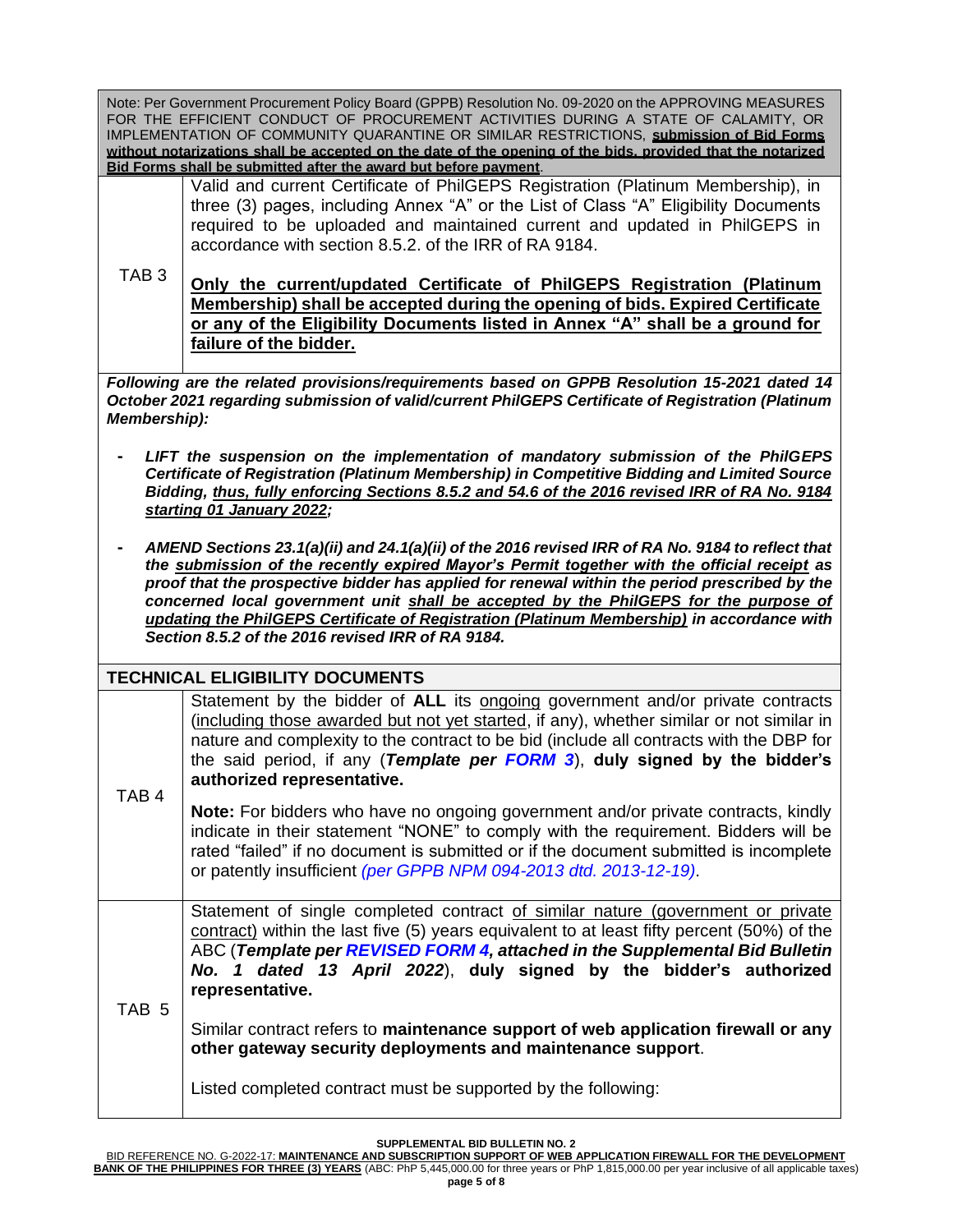Note: Per Government Procurement Policy Board (GPPB) Resolution No. 09-2020 on the APPROVING MEASURES FOR THE EFFICIENT CONDUCT OF PROCUREMENT ACTIVITIES DURING A STATE OF CALAMITY, OR IMPLEMENTATION OF COMMUNITY QUARANTINE OR SIMILAR RESTRICTIONS, **submission of Bid Forms without notarizations shall be accepted on the date of the opening of the bids, provided that the notarized Bid Forms shall be submitted after the award but before payment**.

|                     |  |  |  |  | a) Notice of Award (NOA), OR Notice to Proceed (NTP), OR Contract OR |  |
|---------------------|--|--|--|--|----------------------------------------------------------------------|--|
| Purchase Order (PO) |  |  |  |  |                                                                      |  |

**AND**

- b) Any one of the following documents:
	- b.1) Copy of Certificate of Completion or Certificate of Acceptance or Certificate of Satisfactory Performance issued by the bidder's client.
	- b.2) Copy of Official Receipt/s or Sales Invoice/s issued by the bidder to the client (ORs/ SIs must sum up to the full amount of total contract price of completed project).

## **FINANCIAL ELIGIBILITY DOCUMENTS**

Completely accomplished computation of Net Financial Contracting Capacity (NFCC) which must be at least equal to the ABC (*Template per FORM 5*), **duly signed by the bidder's authorized representative.**

1) The values of the bidder's current assets and current liabilities shall be based on the AFS for **CY 2020**;

The value of the NFCC must at least be equal to the ABC of this project.

TAB 6

**IN case of Joint Venture, the partner responsible to submit the NFCC shall likewise submit the Statement of all its ongoing contracts and the Latest Audited Financial Statements**

If the prospective bidder opts to submit a committed Line of Credit, it must be at least equal to ten percent (10%) of the ABC. If issued by a foreign universal or commercial bank, it shall be confirmed or authenticated by a local universal or commercial bank.

# **TECHNICAL COMPONENT**

Original Bid Security issued in favor of the Development Bank of the Philippines (must be valid for at least 120 calendar days from the date of bid opening); any one of the following is acceptable:

- a. Cashier's/manager's check issued by a Universal or Commercial Bank (at least 2% of ABC);
- TAB 7 b. Bank draft/guarantee or irrevocable letter of credit issued by a Universal bank: Provided, however, that it shall be confirmed or authenticated by a Universal or Commercial Bank, if issued by a foreign bank (at least 2%of ABC);
	- c. Surety bond callable upon demand issued by a surety or insurance company duly certified by the Insurance Commission as authorized to issue such security (at least 5% of ABC);
	- d. Duly notarized Bid Securing Declaration (*Template per FORM 6*) **duly signed by the bidder's authorized representative.**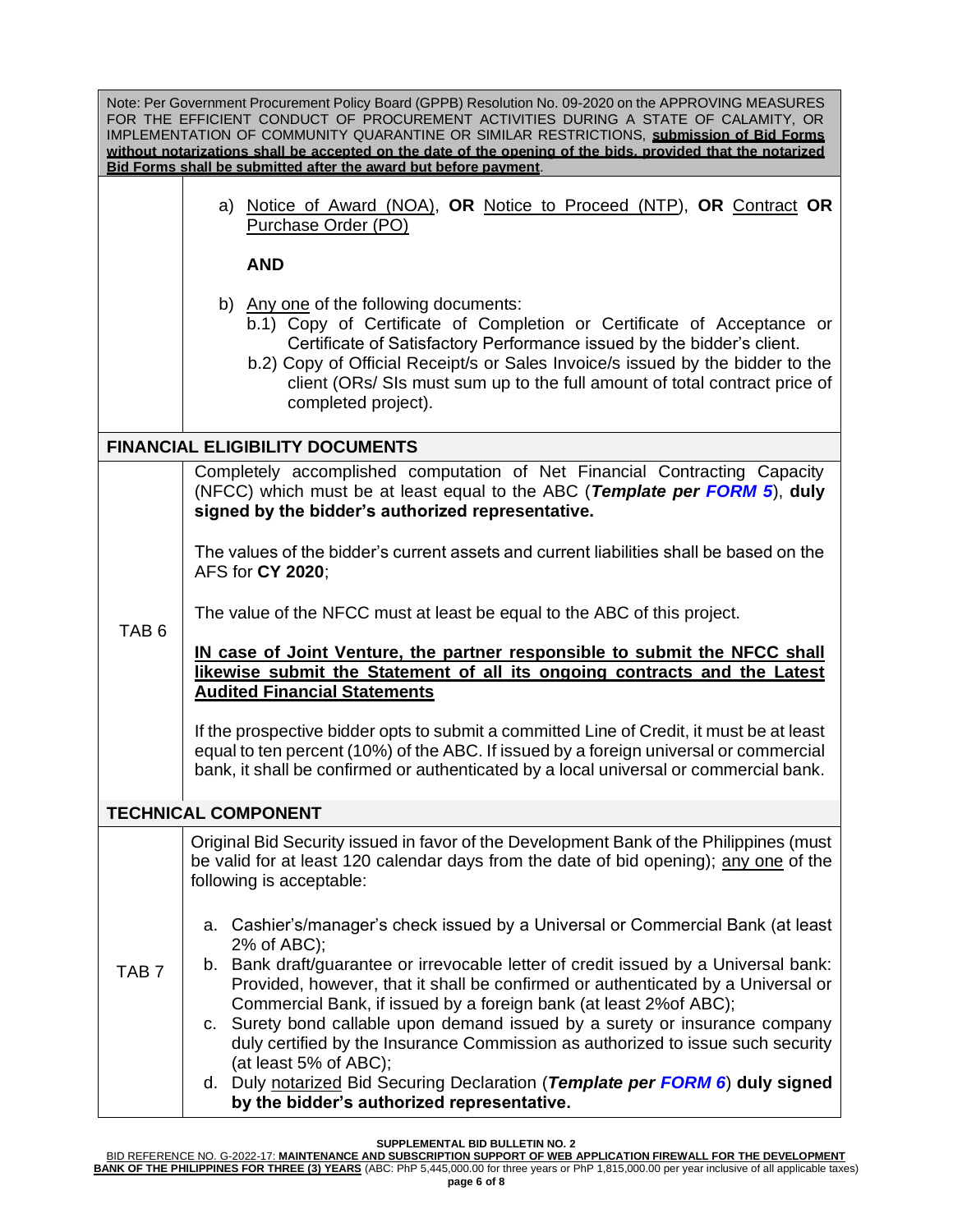Note: Per Government Procurement Policy Board (GPPB) Resolution No. 09-2020 on the APPROVING MEASURES FOR THE EFFICIENT CONDUCT OF PROCUREMENT ACTIVITIES DURING A STATE OF CALAMITY, OR IMPLEMENTATION OF COMMUNITY QUARANTINE OR SIMILAR RESTRICTIONS, **submission of Bid Forms without notarizations shall be accepted on the date of the opening of the bids, provided that the notarized Bid Forms shall be submitted after the award but before payment**.

|                  | Approved<br>Budget for the<br>Contract<br>(ABC)<br>5,445,000.00                                                                                                       | Cashier's/<br>Manager's check, Bank draft/<br>guarantee or irrevocable letter of<br>credit (2% of ABC)<br>108,900.00                                                                                                                                                                                                                                                                                                                                                                                                                                                                                                                                                                                                                                                                | Surety bond<br>(5% of ABC)<br>272,250.00 | <b>Bid Securing</b><br>Declaration<br>No required<br>percentage |  |  |
|------------------|-----------------------------------------------------------------------------------------------------------------------------------------------------------------------|-------------------------------------------------------------------------------------------------------------------------------------------------------------------------------------------------------------------------------------------------------------------------------------------------------------------------------------------------------------------------------------------------------------------------------------------------------------------------------------------------------------------------------------------------------------------------------------------------------------------------------------------------------------------------------------------------------------------------------------------------------------------------------------|------------------------------------------|-----------------------------------------------------------------|--|--|
|                  |                                                                                                                                                                       | For bidders who opt to submit a surety bond must also submit copy of<br>Certification issued by Insurance Commission that the surety or insurance<br>company is authorized to issue such security.<br>The Bid Securing Declaration mentioned above is an undertaking which states,<br>among others, that the bidder shall enter into contract with the Procuring Entity<br>and furnish the performance security required under ITB Clause 31, within ten<br>(10) calendar days from receipt of the Notice of Award, and commits to pay the<br>corresponding amount as fine, and be suspended for a period of time from<br>being qualified to participate in any government procurement activity in the<br>event it violates any of the conditions stated therein as provided in the |                                          |                                                                 |  |  |
| TAB <sub>8</sub> | guidelines issued by the GPPB.<br>Accomplished Omnibus Sworn Statement (Template per FORM 7), duly signed by<br>the bidder's authorized representative and notarized. |                                                                                                                                                                                                                                                                                                                                                                                                                                                                                                                                                                                                                                                                                                                                                                                     |                                          |                                                                 |  |  |
| TAB <sub>9</sub> |                                                                                                                                                                       | Accomplished/conformed Revised Technical Specifications per REVISED FORM 8<br>(attached in the Supplemental Bid Bulletin No. 1 dated 13 April 2022), duly<br>signed by the bidder's authorized representative.<br>Bidders must state either "Comply" or "Not Comply" against each of the<br>individual parameters of each Specification and must state their conformance<br>in each and every page of the Technical Specifications.                                                                                                                                                                                                                                                                                                                                                 |                                          |                                                                 |  |  |
| <b>TAB 10</b>    |                                                                                                                                                                       | Certificate issued by the manufacturer/principal that the bidder is an authorized<br>reseller of Barracuda Web Application Firewall products (up to 2 <sup>nd</sup> tier).<br>In case certificate is not directly issued by the principal to the bidder, all certificates<br>(up top $2^{nd}$ tier) linking the bidder to the principal must be submitted.                                                                                                                                                                                                                                                                                                                                                                                                                          |                                          |                                                                 |  |  |
| <b>TAB 11</b>    | License certificate or Proof-of-Entitlement for the Energizer Updates and Instant<br>Replacement Service.                                                             |                                                                                                                                                                                                                                                                                                                                                                                                                                                                                                                                                                                                                                                                                                                                                                                     |                                          |                                                                 |  |  |
| <b>TAB 12</b>    | Subscription status for the Energizer Updates and Instant Replacement Service.                                                                                        |                                                                                                                                                                                                                                                                                                                                                                                                                                                                                                                                                                                                                                                                                                                                                                                     |                                          |                                                                 |  |  |